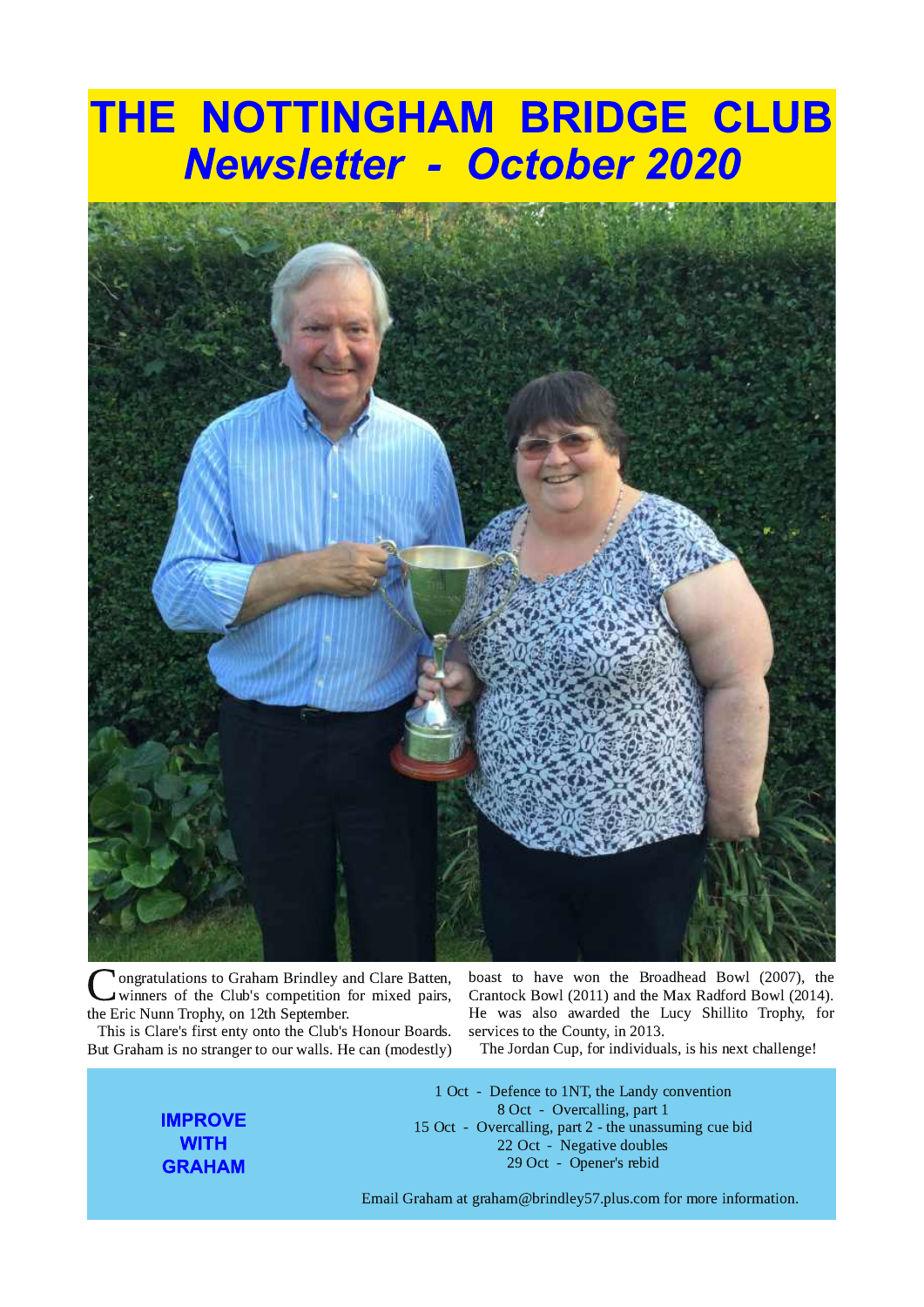## **Club Competitions**

The Eric Nunn trophy was presented to the Club by his 1 family, following Eric's death on 11 February 2008, at the age of 86.

Eric was a stalwart of bridge in the county. He was a member of the County Committee for 25 years, holding the posts of Secretary, Captain, and for the last 12 years of his life, President. Throughout most of this time, he was also the county's EBU delegate, representing the county enthusiastically and reporting back conscientiously.

He was an active and successful bridge player, achieving the rank of Grand Master. His name appears on most of the County's trophies. Eric represented the County in the Midlands League on countless occasions, and was frequently a member of the County's team in the Tollemache Cup (the EBU inter-county competiton for teams of eight).

Eric played at the Nottingham Bridge Club almost every night, where Frank Ball was a regular partner for nearly 20 years. Eric's name can be found numerous times on the Club's honour boards.

an you help us with the history behind some of our other competitions?

We must have members who remember Max Radford. Please let us have your memories so that we can share them with newer members.

It has been suggested that the Poyser Cup was presented by the local jewellers, E S Poyser and Sons. But does anyone know what the connection was with the Club?

We will be awarding the Jordan Cup for the Club's individual competition. So far we haven't found anyone who can tell us about Jordan. Can you?

Finally, the Crantock Bowl is presumably named after the Crantock Club, which was a separate club from the Nottingham Bridge Club. Did they amalgamate? Or does anyone know the history?

#### Saturday 10 October Poyser Cup & Max Radford Bowl

The Poyser Cup will be awarded to the highest ranking ladies pair and the Max Radford Bowl to the highest men's pair. Mixed pairs are welome to take part, but will not be eligible for the trophies.

## **Decision Making: Which Game?**

Chatting with a friend recently about the use of Stayman and whether we should look for  $4\blacktriangledown/\blacktriangle$  or play in 3NT, I was reminded of this hand from a few weeks ago at a local on-line (BBO) session. I was in third seat and my hand is shown below.

> $\triangle K$  J 98  $\bullet$  Q842  $\triangle$  65  $\triangle KJ4$

Playing 12-14 NT with three weak 2's, partner opened 14. RHO 'Passed' and with 4-card spade support and 10 points it was straightforward to bid [stop] 3S

(We have a fit ... Show it!).

After a Pass on my left, partner rebid 3NT.

I now knew partner had a 15-16 count and a balanced hand. So, the question was quite simple  $-$  "Do we play in 3NT or 4 $\triangle$ ?" More than half of the pairs played in 4 $\triangle$ , I 'Passed' and partner played in 3NT.

3NT made 9 tricks, 4S made ... 9 tricks.

As a rule, two balanced hands make the same number of tricks in NT as they make in a suit contract; declarer tends to have the same losers playing in a suit or in no trumps. So – as in this example – 3NT makes but  $4\blacktriangledown/\blacktriangle$  will go one off; or if  $4\sqrt{2}$  is making then 3NT is usually making 10 tricks. Hence, when playing Match Point Pairs, the percentage play for better scores is to play balanced hands in NT.

Silent Bidder

During the lockdown, we embarked on a teams of four competition. This has now concluded with the teams ending as:

- 1. Goulash
- 2. The Pet Tanks
- 3. Geradida
- 4. JILK
- 5. The Dream Team

Goulash comprised Clare Batten, Graham Brindley, and Dorothy and Christopher Close.

Congratulations to all those who took part.

### **CLUB LOCKDOWN TEAMS OF FOUR COMPETITION**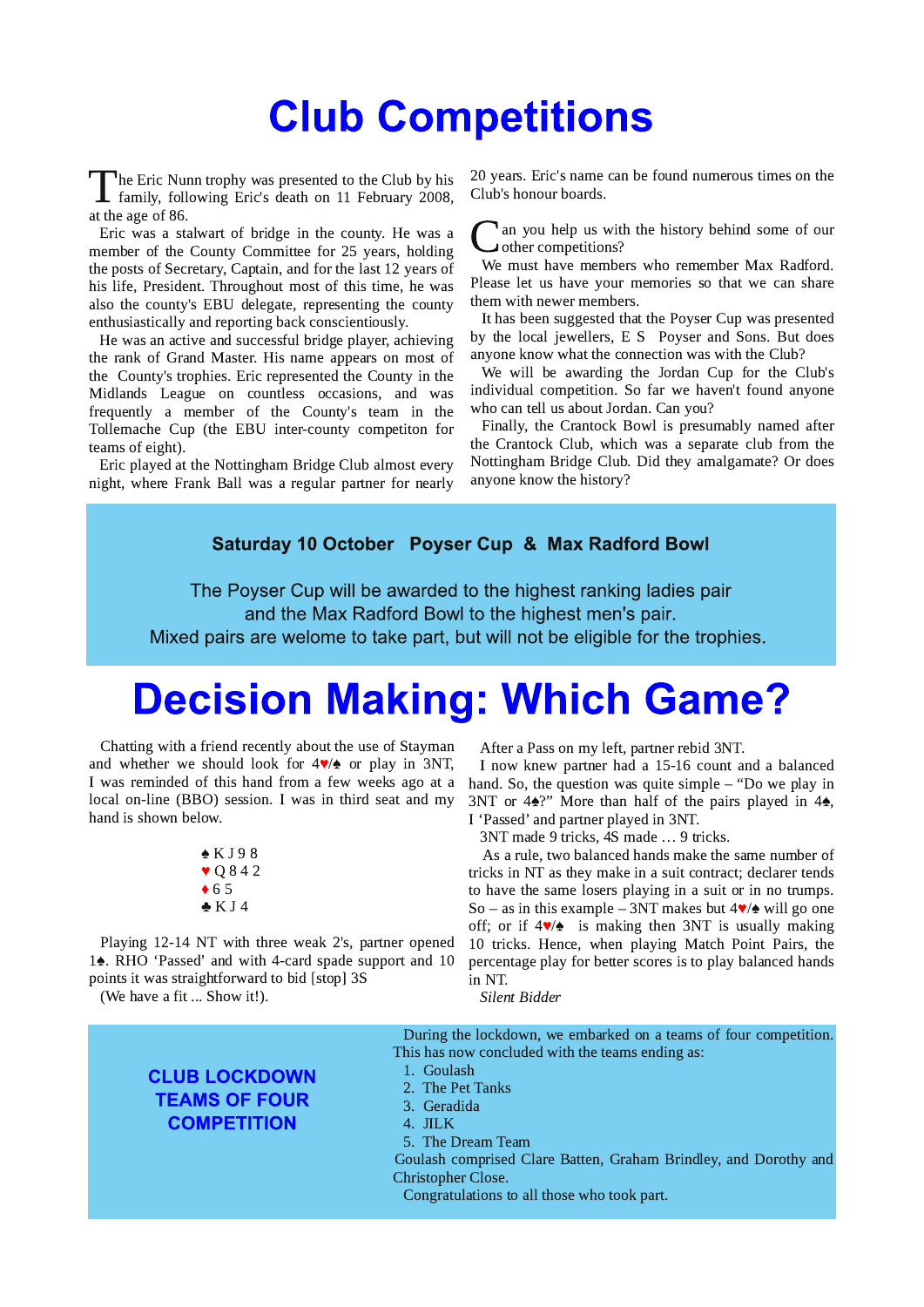# Help! I've misbid. What do I do?

 $\overline{J}$ e've been asked what you should do when you misbid. Misbids can come about in a variety of ways. In face-to-face bridge they can happen because of sticky cards in the bidding box, or because an ace gets hidden behind your other cards. Those don't happen on BBO - they've been replaced by misclicks – but you can still misbid as a result of miscounting your high card points, forgetting your own system, or losing your concentration for a moment, just as in face-to-face-bridge.

On the face of it, you might think there should be an easy answer for what you should do, but that's not the case. Several of us have discussed the subject at length, and taken advice from Robin Barker, the Deputy Chief Tournament Director of the EBU. At the end of all that, this is what we advise:

1. It's best to do what you can to reduce the chance of your misbidding as a result of misclicking. We strongly recommend that you use the "Confirm bids" option in BBO, which requires you to click on an "OK" button before the bid is accepted. There is no option to undo in our tournaments.

You can set this option, when you are logged into BBO, via your "Account" tab. Then click on the "Settings" tab,

and slide the button by "Confirm bids" to the right so that it turns green.

2. Although it's a natural reaction to want to apologise for a misbid, you must not tell your partner that you have misbid. So, do NOT chat to table about your bid.

Your opposition is entitled to  $\mathbf{R}$ 

know what your bidding system is, but not what cards you hold in your hand. So, if your misbid is an alertable bid in your system, you should alert and explain what it means in your system as soon as you possibly can. A couple of examples:

If you are void in spades and open 1<sup> $\bullet$ </sup> instead of the 1 $\bullet$ you intended, there is no need to alert it and no need to tell your opponents that you misbid. It could work to their advantage or their disadvantage but there will be no

**DON'T PANIC** 

adjustment to the score. It's generally referred to as "the rub of the green".

If your right hand opponent opens  $1\spadesuit$  and you mean to bid  $2\blacktriangleright$  but bid  $2\blacktriangle$  without, of course, alerting it, you will almost certainly receive a click on your bid asking for an explanation. If you play Michaels, then you just explain what the bid means in your system i.e.  $5+$  cards in hearts and  $5+$  in a minor.

4. Occasionally, you may find that it is simpler to admit to the opponents that you have misbid. For example, if you carefully gave the point count for 1NT and then clicked on 14. You can do this by clicking on your bid and entering Misbid as your explanation. Or, if you need more space, by chat to Opponents  $-$  but not to table. But remember, if your bid does have a meaning in your system, you must also tell your opponents what your partner expects it to mean.

5. Everybody makes mistakes at times, so don't let it disrupt your game. Finish the bidding and play the board as well as you can. If the non-offending side feel they have been disadvantaged, they can ask for the score to be adjusted by emailing Director@NottinghamBridge.Club within 20 minutes of the end of the tournament explaining

> their case. It is not sufficient to inform the director during the tournament; however, if you do so, they will be able to take a copy of the table chat which may help to clarify exactly what happened. The decision on whether or not to adjust the score will be taken by a qualified director, normally consulting

with another director and reviewing the bidding and play of the board. The key factor is whether the players were damaged as a result of misinformation from the opposition about the system they play. But if your poor result is just down to bad luck  $-$  as in the example above where the opposition opened  $1\spadesuit$  by mistake and perhaps kept you out of a game in spades - there will be no adjustment.

**AUGUST MASTERPOINT PROMOTIONS** 

**Local Master Club Master** 

Paula Foulds, Paul Goodwin, Morag Hunter

Anna Harper, Bibi Sawahon, Paul Wicks Barbara Wifling, Dan Zimsek

### **Virtual Statistics**

rom the beginning of June, when we started playing as an EBU Virtual Club, to the end of August, we held 43 tournaments on BBO, with 122 people playing in at least one tournament, plus the occasional robot.

Five people have played in over half of those torunaments. Of those, two have played in 32 tournaments - but they have only infrequently played together.